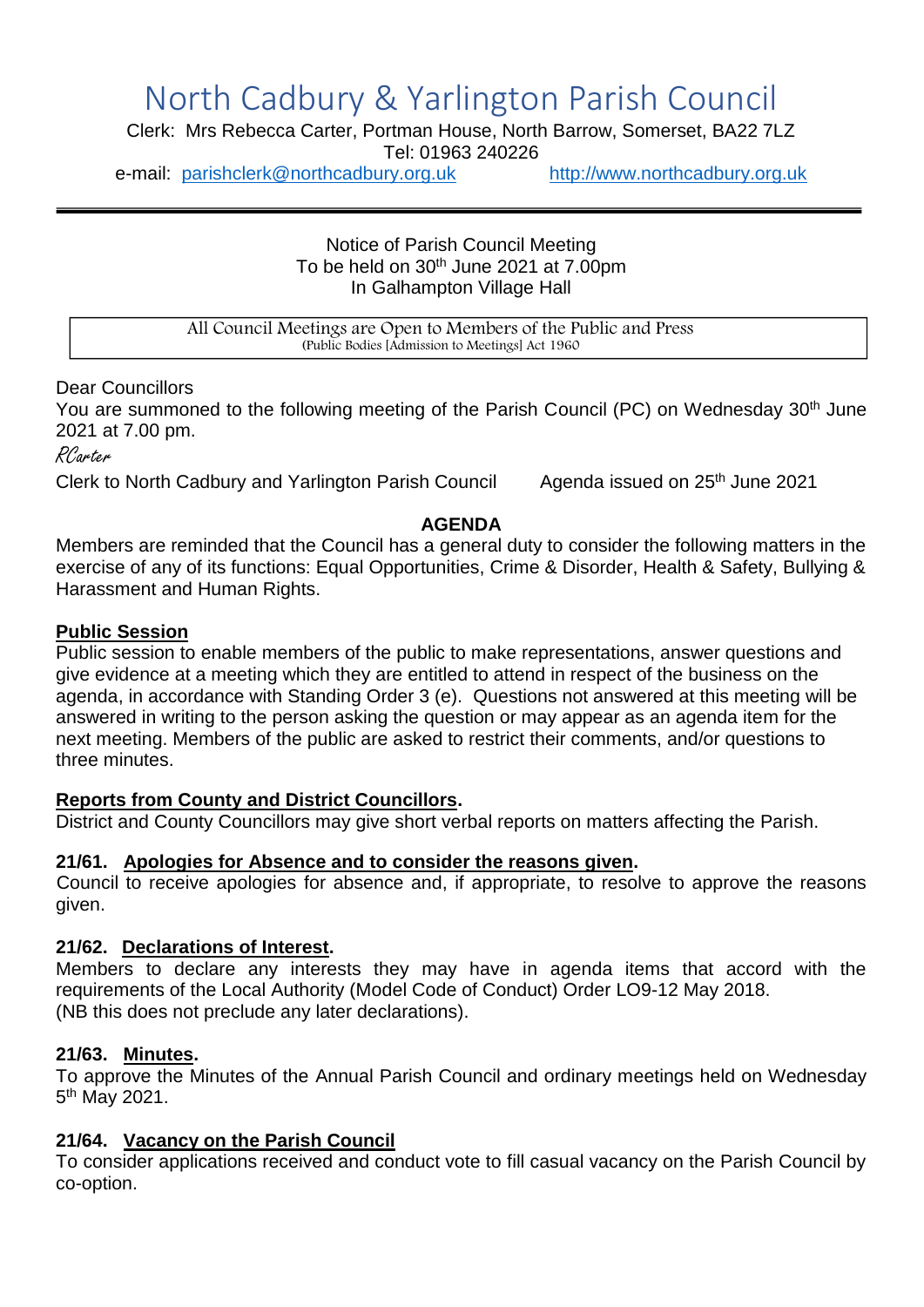# **21/65. Planning.**

a. **PA 21/01455/OUT** – Outline application with all matters reserved except access for up to 81 dwellings, a new access road, a new junction on to the A359, open space, school parking and drop off, landscaping and associated works.

Councillors to discuss progress report on collating information to submit in response to the outline application.

b. SSDC Decisions.

i. **PA 21/01013/LBC** – Internal alterations to partitions, removal of modern fireplace infills to restore inglenooks and replacement of doors at 5 Woolston Road, North Cadbury - **APPROVED**.

ii. **PA 20/03739/HOU & 20/03740/LBC** – Erect store at North Cadbury Court, Woolston Road, North Cadbury – **APPROVED**.

iii. **PA 20/03721/HOU & 20/03722/LBC** - Erection of first floor extension to dwelling and conversion of existing detached garage to provide ancillary accommodation to the property at Pin Lane Cottage, Crockers Hill, Yarlington – **REFUSED**.

# **21/66. North Cadbury and Yarlington Neighbourhood Plan Working Group (NPWG).**

Councillors to consider and approve the draft Neighbourhood Plan.

## **21/67. Highways and Rights of Way (RoW) Report.**

a. PC Representatives to provide progress reports.

## **21/68. Finance.**

a. To authorise the Clerk to carry out money transfers between the Council's Lloyds Business Bank Instant and Treasurers Accounts for FY 2021/22.

b. To consider expanding the website to include a section dedicated to planning applications for a cost of £75 + VAT.

c. To further expand the website to include the circular walks as considered and agreed from grant funds received £75 + VAT.

d. **Balance of the Councils Bank Account & Bank reconciliation**. To report on Council's Bank Account.

## e. **Accounts for payment**

To review and approve a schedule of items of expenditure:

| North Cadbury Playing Field Maintenance Grant             | £2,001.50 |
|-----------------------------------------------------------|-----------|
| Churchyard Maintenance Grant - Yarlington PCC             | £500.00   |
| St Margaret's Hospice S137 Grant                          | £250.00   |
| WesternWeb Ltd. website hosting & photo gallery           | £204.00   |
| Signs Made Here Ltd. - Circular Walks Project             | £160.00   |
| Hardware for Circular Walks Project - Cllr S Gilbert      | £125.24   |
| Local Council Services - S Pritchard Internal Auditor Fee | £60.00    |
| <b>Clerk's Expenses</b>                                   | £33.15    |

## **21/69. Annual Receipts and Payments and Internal Auditor Report 2020/21**.

To agree the Annual Receipts and Payments Accounts and receive the Annual Internal Audit report.

## **21/70. Section 1 – Annual Governance Statement 2020/21.**

To consider and approve Section 1 of the Annual Governance and Accountability Return (AGAR) 2020/21.

## **21/71. Section 2 – Accounting Statements 2020/21**.

To consider and approve AGAR Section 2.

## **21/72. Signing of the Annual Governance and Accounting Statements 2020/21**.

Following approval, Chairman and Clerk to sign the Annual Governance Statement and Chairman to sign the Accounting Statements for 2020/21.